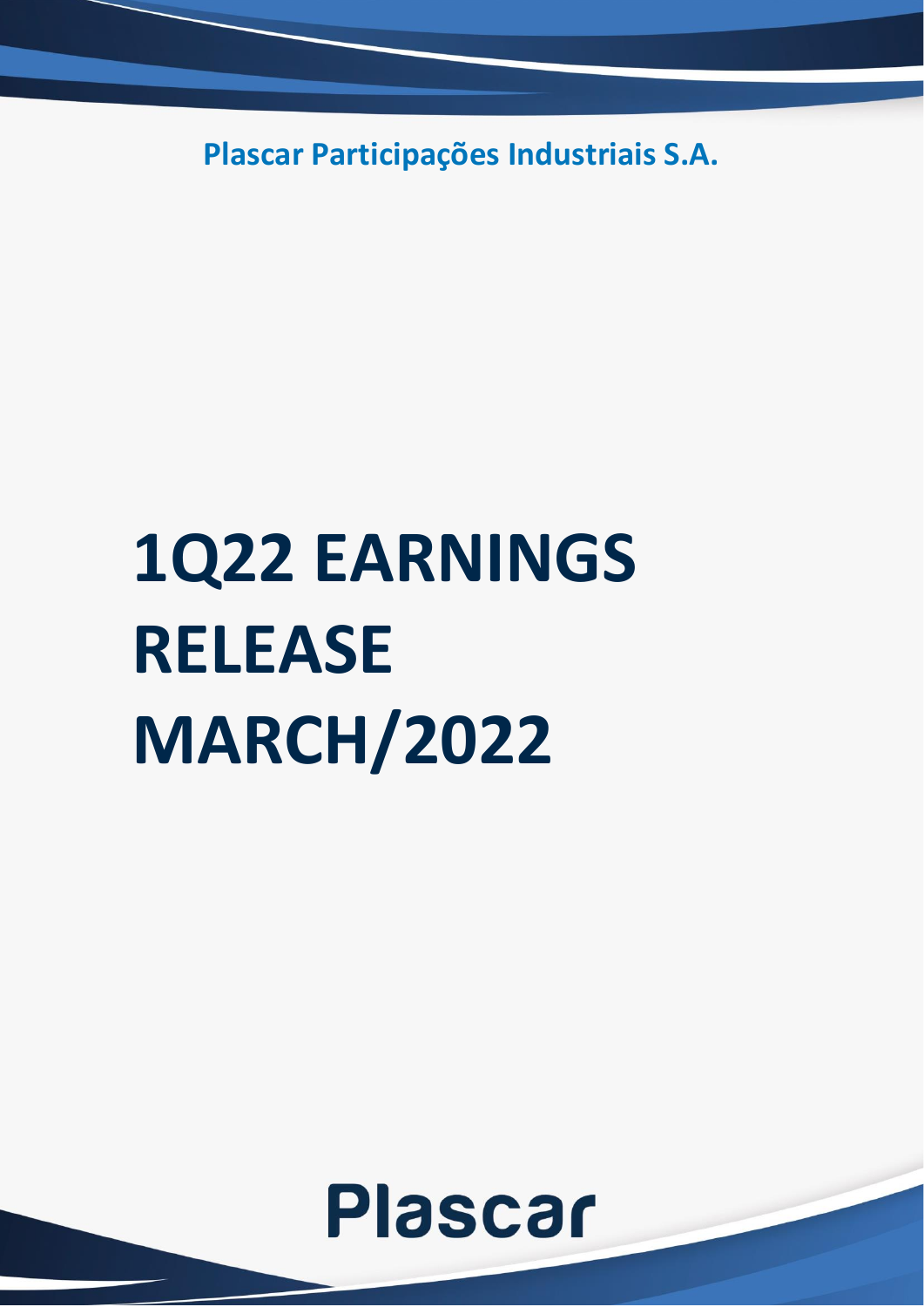### **Jundiaí, state of São Paulo, may 04th, 2022.**

### **Plascar accumulates more than BRL 192 million in revenue in the first quarter of 2022**

Plascar Participações Industriais S.A. (Bovespa: PLAS3), a manufacturer of parts for interior and exterior finishing of light and heavy motor vehicles, announced consolidated **net revenue of R\$ 192.8 million** in the first quarter of 2022. The value represents an increase of **35.4% if compared to the same period in 2021.**

The Company's **gross result** showed an advance of **2.6 percentage points** compared to the first quarter of last year and reached the mark of **R\$ 25.7 million**, which represents a **gross margin of 13.3%.**

The Company also increased its **EBITDA by R\$ 2.5 million** compared to last quarter of 2021, **reaching a total of R\$ 11.7 million**, with a margin of 6.1%.

| R\$ thousand           | <b>1Q22</b> | $1Q/21$   | Var %      |
|------------------------|-------------|-----------|------------|
| Gross Sales            | 238,042     | 173,382   | 37.3%      |
| Net Revenue            | 192,762     | 142,345   | 35.4%      |
| <b>Gross Result</b>    | 25,717      | 15,238    | 68.8%      |
| Gross Margin %         | 13.3%       | 10.7%     | 2.6p.p.    |
| <b>EBITDA</b>          | 11,748      | 9,179     | 28.0%      |
| <b>EBITDA Margin %</b> | 6.1%        | 6.4%      | $-0.3p.p.$ |
| Net Loss               | (20, 111)   | (14, 208) | 41.5%      |
|                        |             |           |            |

**Plascar** 

#### **PERFORMANCE IN THE PERIOD**

## **General Informations**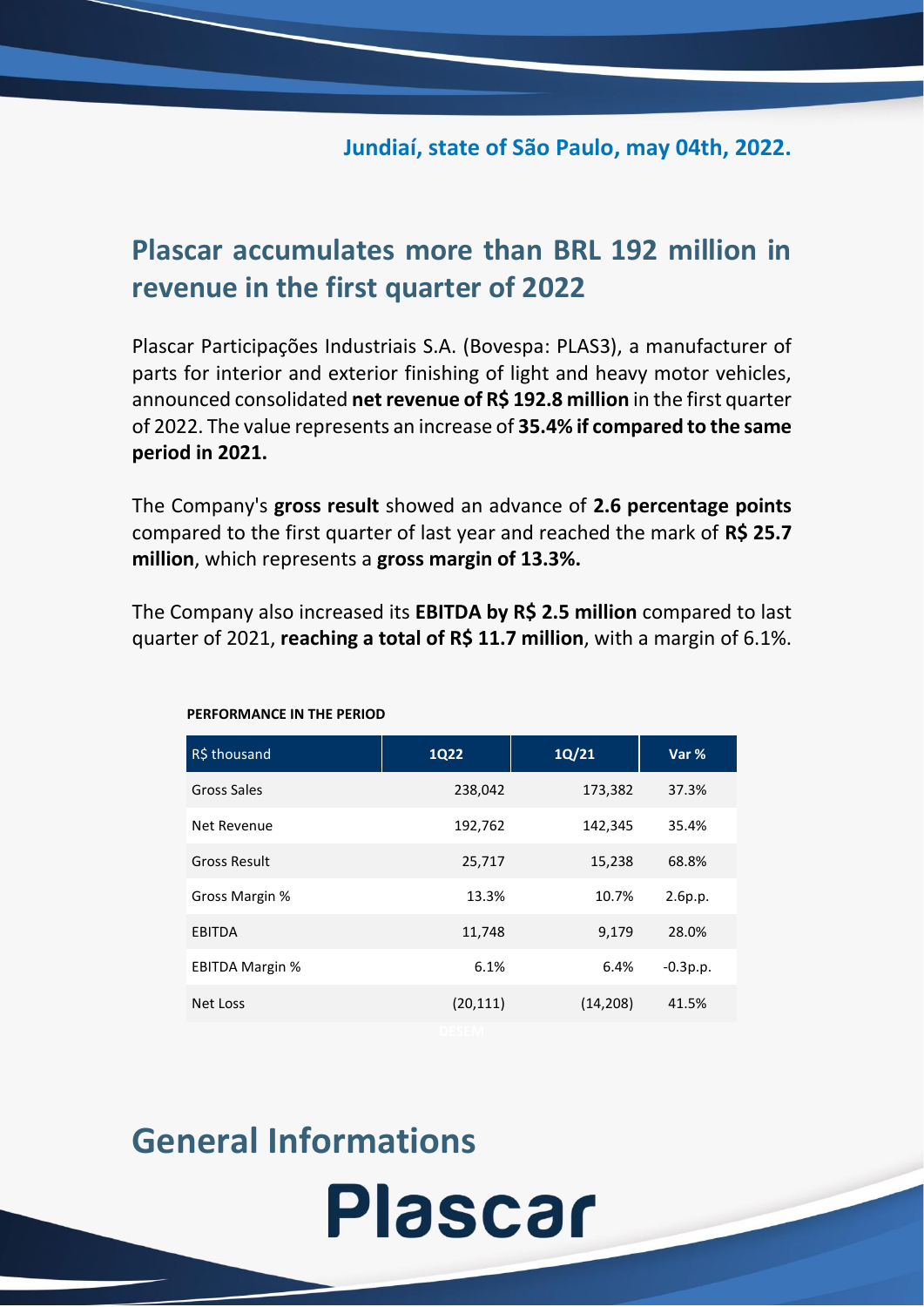

**SHARE PRICE (03/31/22)** PLAS3 – R\$ 9.34

**MARKET VALUE IN 03/31/22** R\$ 116.0 million

**NUMBER OF SHARES** Common Shares: 12,425 M

#### **ADMINISTRATIVE COUNCIL**

Paulo Silvestri Andrew C. de Araújo Antonio Farina Rui Chammas Paulo Zimath

#### **FISCAL COUNCIL**

Marcelo Ferreira do Nascimento Edson Luiz da Silva Charles Dimetrius Popoff

#### **IR CONTACT**

Rodrigo Cartagena do Amaral *CFO and Director of Investor Relations rodrigo.amaral@plascargroup.com Phone:(11) 2152.5205 Rua Wihelm Winter, nº 300 Distrito Industrial - Jundiaí – SP CEP 13213-000*

The Company's operating and financial information, unless otherwise indicated, is consolidated and the monetary values are expressed in thousands of Reais.

## **Management Comment**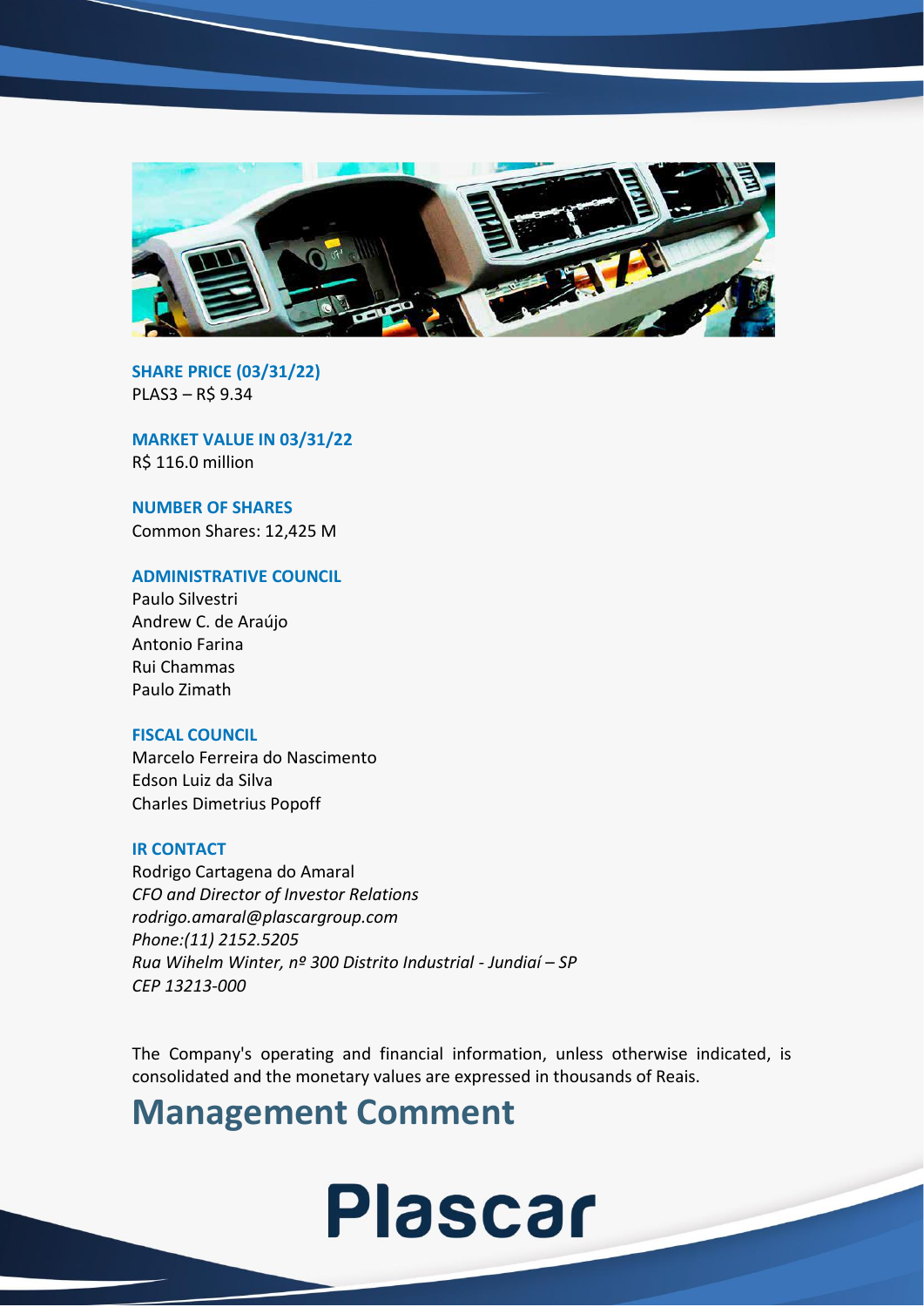The numbers achieved by Plascar in the first quarter of 2022 are the result of an increase in the volume of its production and, consequently, of its net revenue, mainly driven by the entry of new projects, which also generated high investments by the company.

However, the automotive sector remains marked by the challenge of overcoming the lack of semiconductor components, which generates a halt in the production of automakers, demanding from Plascar a great effort to adapt production capacity and production planning.

The significant increases in raw material prices and the current inflationary environment have also brought challenges that have been tackled through an intense process of negotiating prices with customers and suppliers, engineering developments and the search for operational efficiency, in order to mitigate the impact of such effects.

In terms of profitability, the increase is mainly explained by actions to improve performance and operational efficiency, in addition to the effect of the increase in the Company's volumes and billing, which generates a greater absorption of fixed costs. The Company's net income, however, remains a challenge and added up to a loss of R\$ 20,111. The result is still below expectations and management is focused on developing actions for its reversal in future periods.

Plascar's recovery with the continued maintenance of production volume, new projects, recomposition of margins and strengthening of cash generation continue to be the focus of management in 2022. The Company ended March 31, 2022 with a workforce of 1,965 employees (1,718 on March 31, 2021).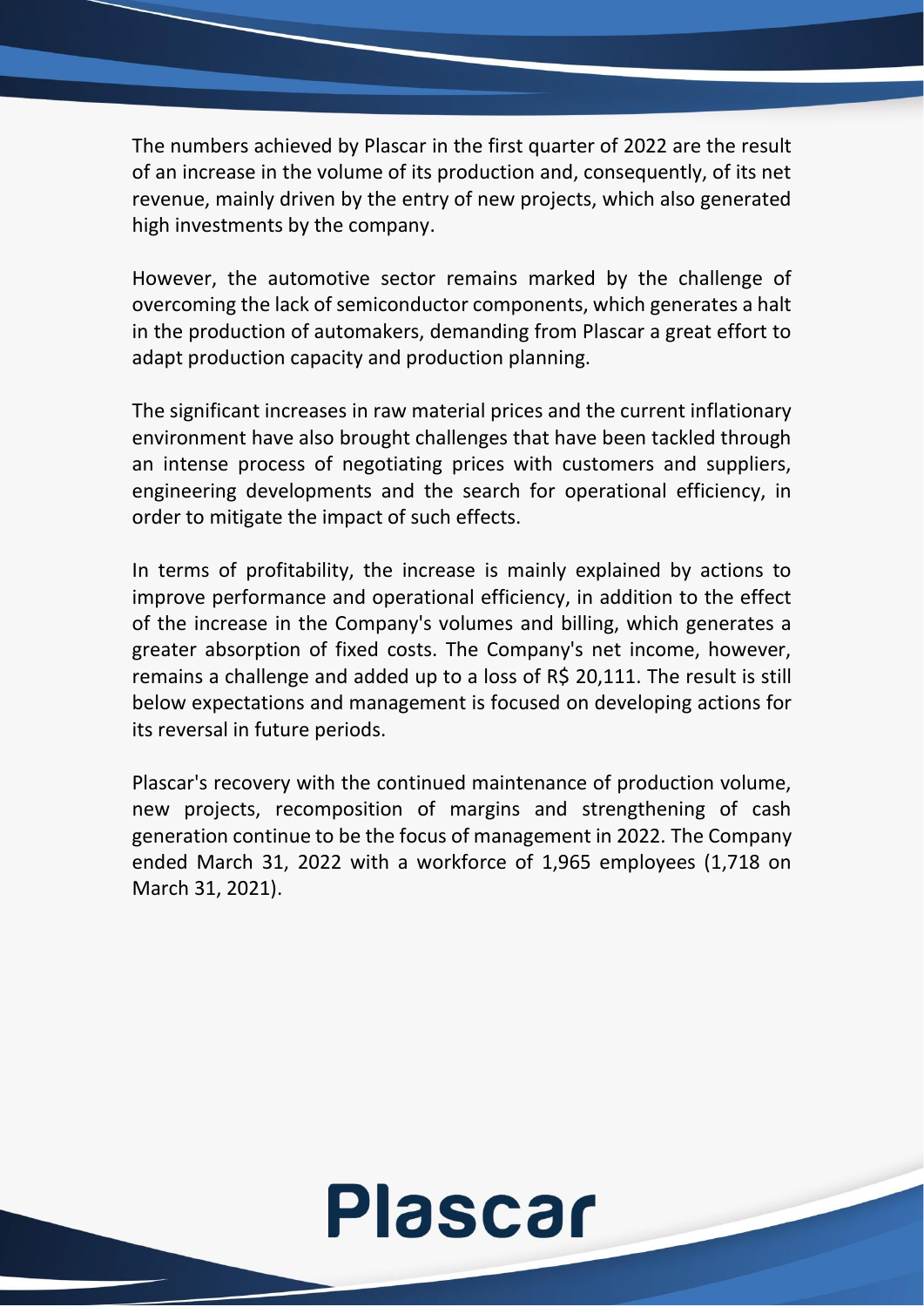## **About Plascar**

Innovation, high technology and cutting-edge quality.

This is Plascar, a Brazilian industry that has been operating in the plastics transformation market and development of parts and finishes for vehicles for more than five decades.

A solid company, managed under the best corporate governance practices and responsible for supplying the majority of automotive manufacturers installed in Brazil with high quality products.

Today, Plascar has four plants strategically located in the states of São Paulo and Minas Gerais, where it houses a park of injection molding machines with a closing force capacity of 70 to 3,200 tons and lines for painting, chrome plating, extrusion, thermoforming, CMC presses, in addition to its own tooling for the construction of molds.

Always acting with ethics, integrity and reliability, in a safe and healthy work environment and respecting people and the environment.

| 1963 | Founded in Jundiaí/SP, the Oscar S.A. Industria de Artefatos<br>de Borracha |
|------|-----------------------------------------------------------------------------|
| 1973 | The company starts to operate in the automotive market                      |
| 1982 | Plascar S.A. Industria e Comércio was incorporated                          |
| 1989 | The company is listed on the Stock Exchange                                 |
| 1991 | Start of activities at the new unit in Jundiai/SP                           |
| 1994 | Start of activities in Betim/MG                                             |
| 1994 | Start of activities in Varginha/MG                                          |
| 1997 | Creation of Plascar Industria e Comércio Ltda                               |
| 2000 | S.W Textron International Holding S.L. takes control of Plascar             |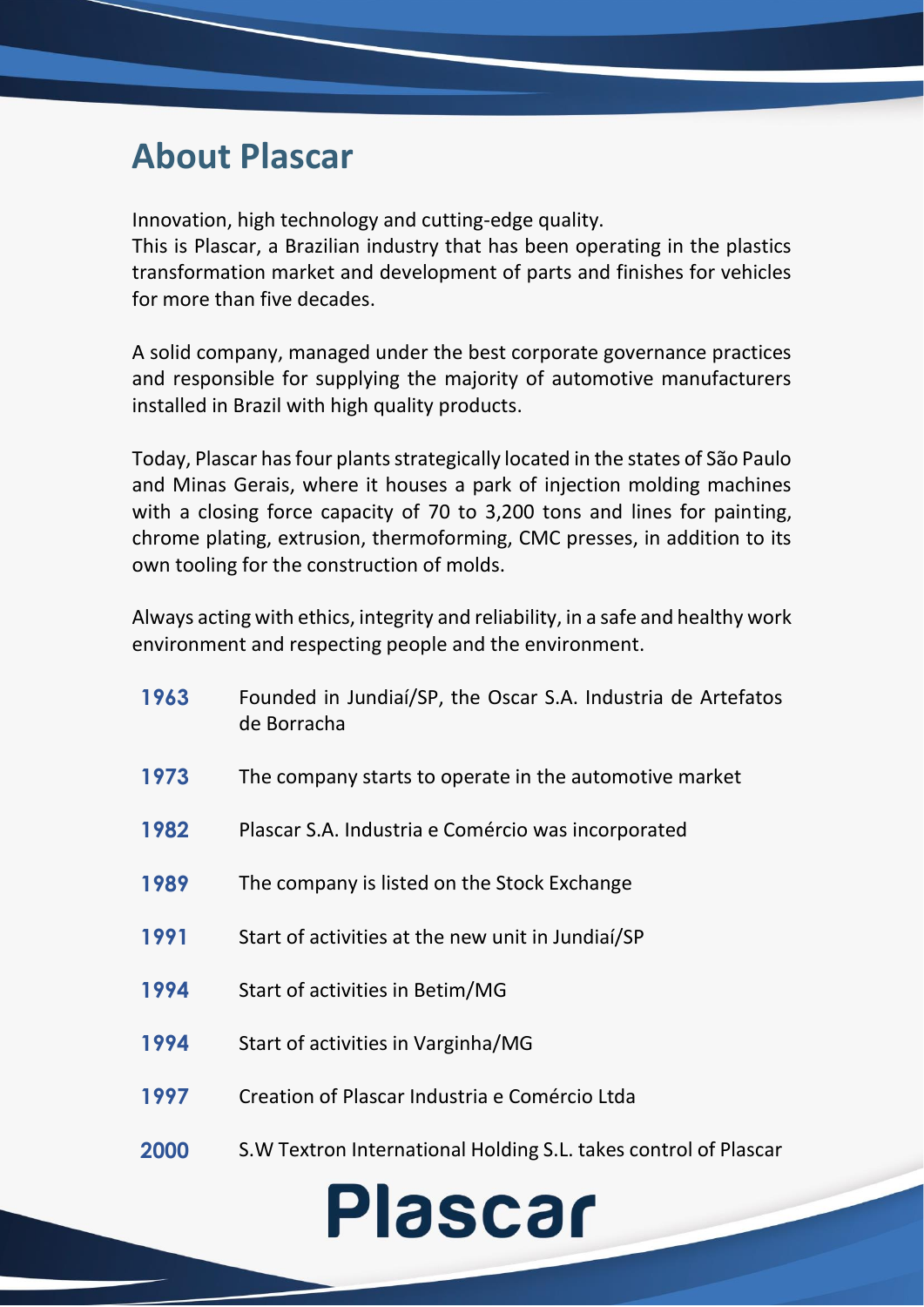| 2005 | Change of name to Plascar Industria de Componentes         |
|------|------------------------------------------------------------|
|      | Plásticos Ltda                                             |
| 2006 | Controlling acquired from Collins & Aikman Corporation, by |
|      | International Automotive Componentes Group Brazil, LLC.    |
| 2019 | Mapa Capital takes control of Plascar                      |

On January 31, 2019, the Company's capital stock was increased with the payment through the use of credits held against Plascar Ltda by private subscription, in the amount of R\$ 449,483, through the issue of 7,455,251 common shares, acquired by the company Pádua IV S.A., thus concluding the Company's restructuring process.

Thus, the shareholding control of Plascar S.A. became the property of Pádua IV S.A., with a 59.99% share of its capital, which is also composed of Permali do Brasil Indústria e Comércio Ltda., with 18.44%, by Postalis Instituto de Seguridade Social dos Correios e Telégrafos with 7.12% and by other individual shareholders who jointly own 14.45%.

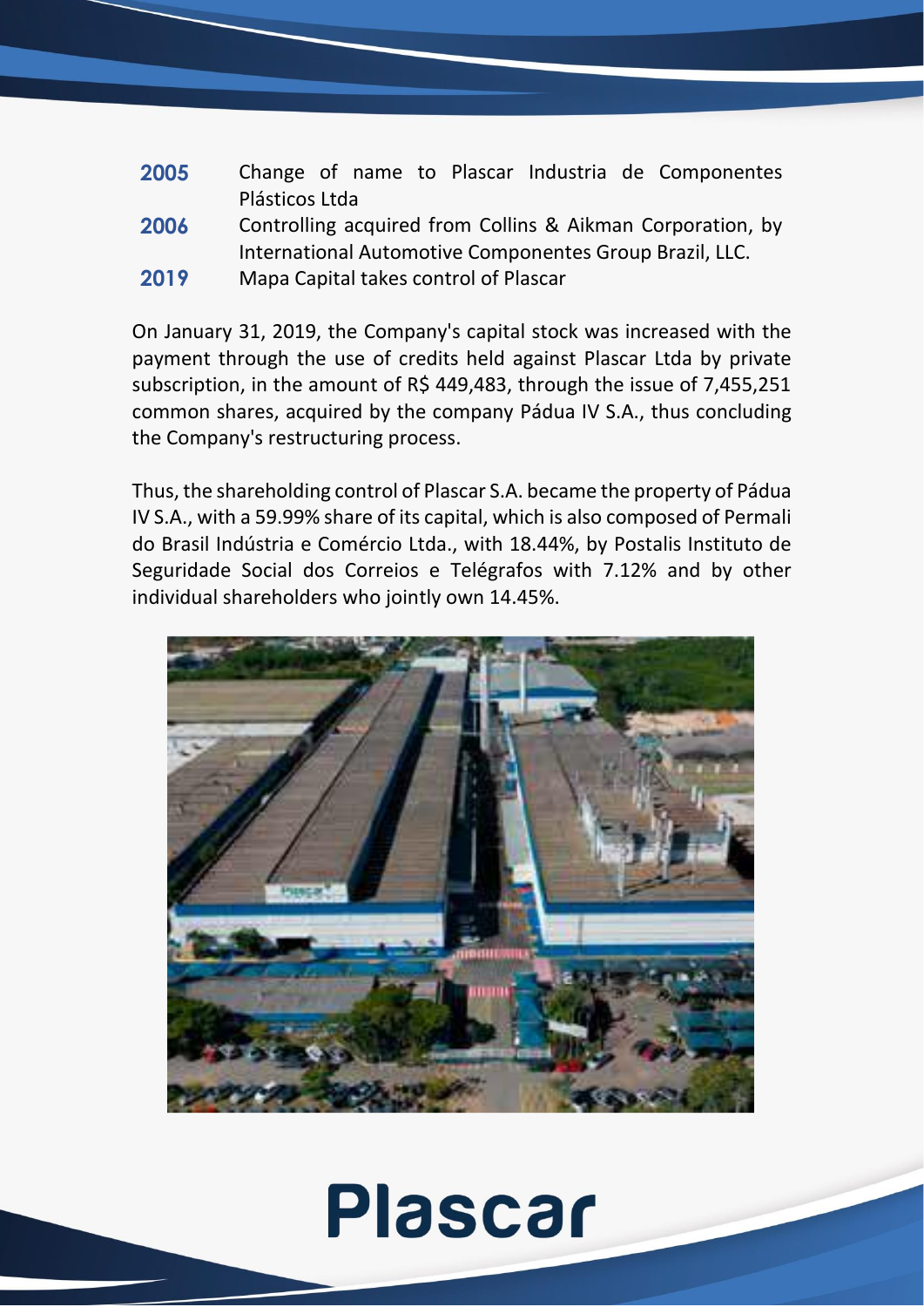## **Automotive Market**

Vehicle production in the first quarter of 2022 fell by 17% over the same period in 2021, according to ANFAVEA - National Association of Motor Vehicle Manufacturers.

Despite the result, the Association maintains its initial projections for the Brazilian market this year, suggesting a 9.4% growth in vehicle production over 2021.

|                            | <b>SOURCE: ANFÁVEA – BRAZIL</b> |                           |           |  |  |  |
|----------------------------|---------------------------------|---------------------------|-----------|--|--|--|
| <b>AUTOMOTIVE SCENARIO</b> | Accum. Jan to<br>Mar/2021       | Accum. Jan to<br>Mar/2022 | VAR.<br>% |  |  |  |
| <b>VEHILCLE PRODUCTION</b> | 598                             | 496                       | $-17.0%$  |  |  |  |
| <b>VEHICLE SALES</b>       | 528                             | 406                       | $-23.1%$  |  |  |  |

The Company's Management believes that the continued shortage of electronic components, an unstable economic scenario, high interest rates and the risk of aggravation of the conflict and sanctions related to Ukraine, Russia and/or Belarus and its consequences, make this forecast very challenging and difficult. achievement.

It is worth noting that the production of trucks had an expressive result in the period, with 34,400 trucks produced. In comparison with the same period last year, the increase was 3.9%, and the expectation for 2022 is a growth of 8% in this segment.

|                | <b>Vehicles:</b>                                           | Accomplished<br>2020 | 2021                            |      | <b>PROJECTIONS 2022</b> |            |
|----------------|------------------------------------------------------------|----------------------|---------------------------------|------|-------------------------|------------|
|                | Automobiles, Light Commercials,<br><b>Trucks and Buses</b> | thousand units       | thousand<br>$\Delta$ %<br>units |      | thousand<br>units       | $\Delta$ % |
|                | <b>Total</b>                                               | 2,058                | 2,120                           | 3.0  | 2,300                   | 8.5        |
| Licensing      | Light vehicles                                             | 1,955                | 1,977                           | 1.1  | 2,143                   | 8.4        |
|                | Heavy vehicles                                             | 104                  | 143                             | 37.8 | 157                     | 10.0       |
|                | <b>Total</b>                                               | 324                  | 376                             | 16.0 | 390                     | 3.6        |
| <b>Exports</b> | Light vehicles                                             | 307                  | 349                             | 13.8 | 361                     | 3.3        |
|                | Heavy vehicles                                             | 17                   | 27                              | 55.1 | 29                      | 7.7        |
|                | <b>Total</b>                                               | 2,014                | 2,248                           | 11.6 | 2,460                   | 9.4        |
| Production     | Light vehicles                                             | 1,905                | 2,071                           | 8.7  | 2,268                   | 9.5        |
|                | Heavy vehicles                                             | 109                  | 178                             | 62.5 | 192                     | 8.2        |

#### **ANFAVEA Projection 2022**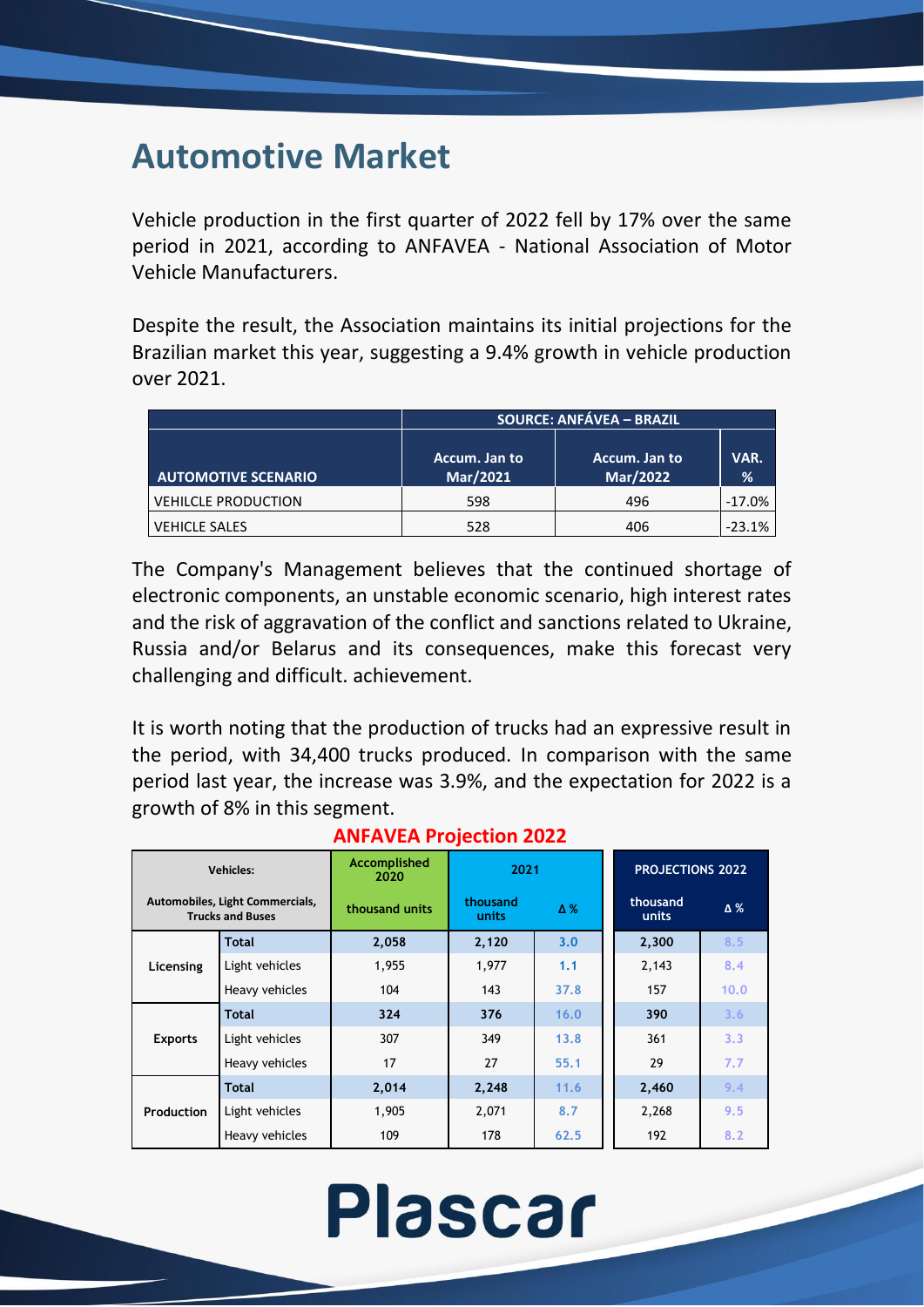## **Operational and Financial Performance**

#### **Net Revenue**

A Plascar's Net Revenue grew by 35.4% compared to the first quarter of 2021.

This increase is due to the success of the new projects initiated during the period, in addition to the advance in trucks and new business lines. This movement is evidenced by the mix of products sold, since, although bumpers continue to be the main product sold, representing 23% of sales, there is greater variety in the production mix, since the 5 main items sold had their share reduced from 60% to 43% of total items sold.





### **Profitability**

In this period, the Company presented an improvement in its gross margin as a result of the greater absorption of fixed costs due to the increase in revenues in the first three months of 2022, in addition to productivity improvement actions that have been implemented.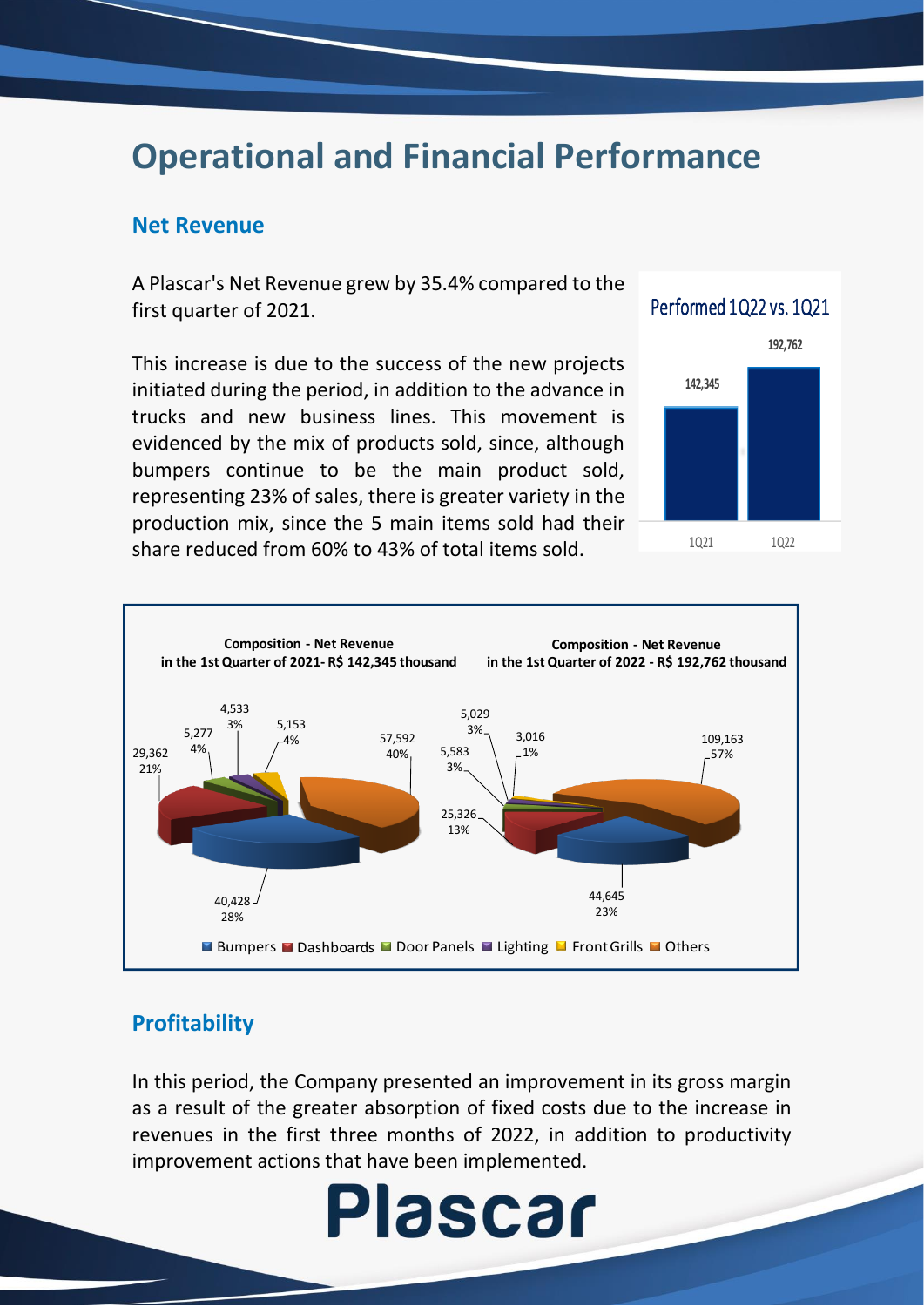Plascar's gross income improved by R\$ 10,479, from R\$ 15,238 in 1Q21 to R\$ 25,717, with a gross margin of 13.3% in 1Q22. EBITDA in 1Q22 totaled R\$ 11,748 against R\$ 9,179 in 1Q21, with margins of 6.1% and 6.4%, respectively.

The Company's net loss in 1Q22 totaled R\$ 20,111, against R\$ 14,208 in 2021. Despite the increase in EBITDA, it was still not enough to offset the volumes of depreciation and current financial expenses, which ended up contributing to a lower result than scheduled for the period.

| R\$ thousand           | <b>1Q22</b> | <b>1Q21</b> | Δ%        | 4Q21     | Δ%                 |
|------------------------|-------------|-------------|-----------|----------|--------------------|
| <b>Gross Result</b>    | 25,717      | 15,238      | 68.8%     | 17,215   | 49.4%              |
| Gross Margin %         | 13.3%       | 10.7%       | 2.6p.p    | 10.5%    | 2.8p.p             |
| <b>EBITDA</b>          | 11,748      | 9,179       | 28.0%     | 4,884    | 140.5%             |
| <b>EBITDA Margin %</b> | 6.1%        | 6.4%        | $-0.3p.p$ | 3.0%     | 3.1 <sub>p.p</sub> |
| Loss of the Period     | (20,111)    | (14.208)    | 41.5%     | (25.046) | (19.7%)            |

### **Net Debt**

Management continues to monitor liabilities in order to adjust them to the Company's cash generation capacity. Over the years following the restructuring, certain liabilities were renegotiated, which have been kept in line with Management's leverage control strategy.

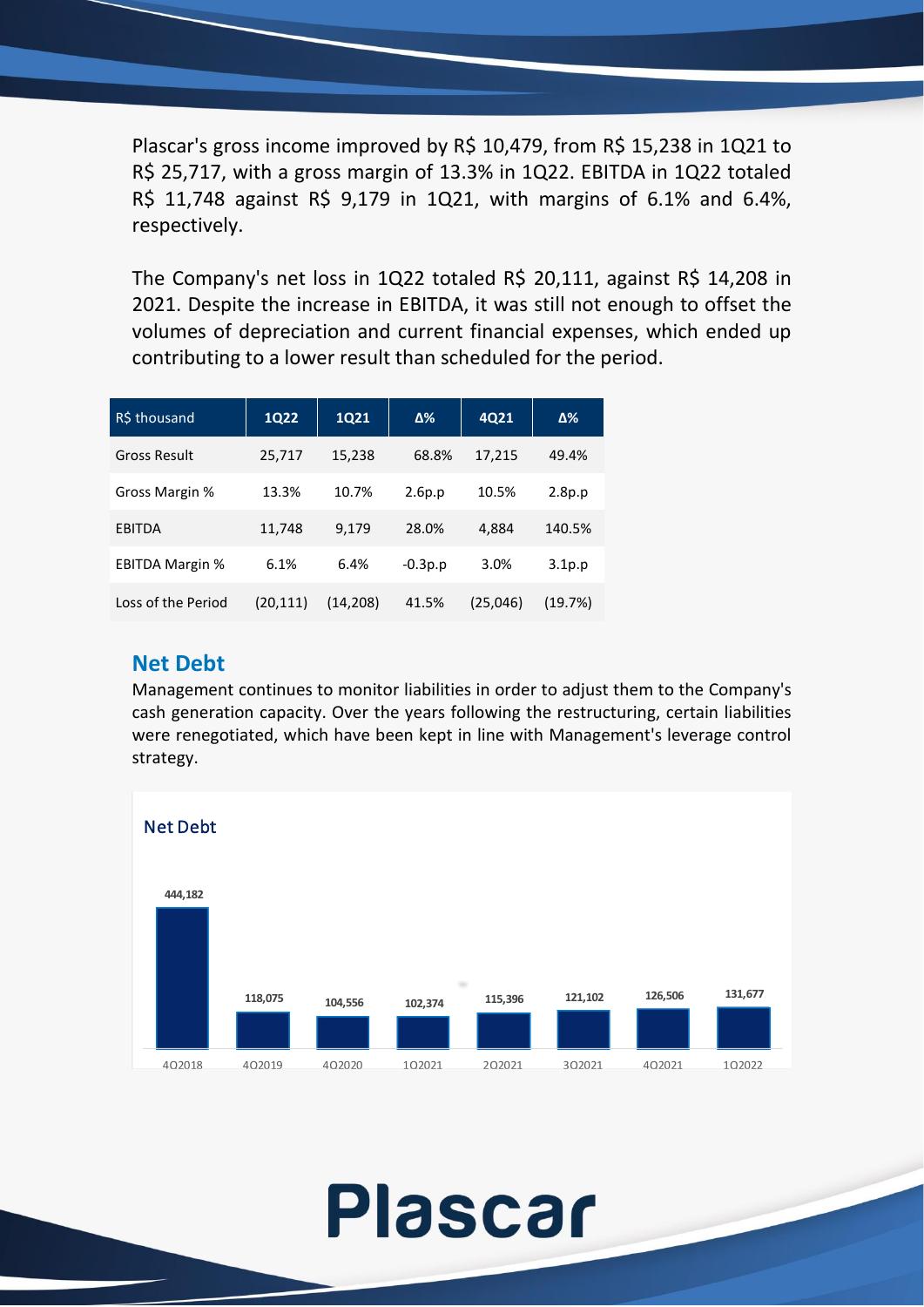## **Other Relevant Informations**

### **Credit Exclusion of ICMS from the PIS/COFINS calculation basis**

In September 2017, the Company obtained a favorable decision in the lower court and, in October 2019, obtained a new favorable decision in the appeal level (STF). In the same act, the process became res judicata. In view of this, the Company initiated a procedure to collect amounts unduly paid as of 2005 and claim their respective reimbursement. The Company calculated and measured the respective amounts reliably. On August 19, 2019, the Company obtained a favorable decision for the use of ICMS highlighted in the invoices to calculate the credit. In the fourth quarter of 2019, based on the opinion and report prepared by its advisors, the Company recorded the amount of R\$ 179,069 under recoverable taxes in the balance sheet to offset current taxes administered by the Brazilian Federal Revenue Service in future periods. The principal amount of the credits, net of attorneys' fees, was recognized as other operating income and the monetary restatement amount was recognized under financial income in the income statement for the year.

The approval and authorization of R\$ 123,396 related to the part of said credit with the Federal Revenue Service of Brazil for future tax compensation, took place on January 3, 2020, and the remaining amount of the credit in the amount of R\$ 55,673 will be subject to analysis by the Federal Revenue Service of Brazil for refund or future compensation of taxes previously paid in installments.

In the 3rd quarter of 2021, the Company revisited its financial projections for the years 2022 to 2024 and, considering the opening balance of R\$ 179,069, minus the offsets made until the 3rd quarter of 2021 of R\$ 63,469 and adding the monthly monetary restatement of the credit accumulated amount of R\$ 27,694, the Company concluded that it will not be possible to offset 100% of the current balance during the 5-year statute of limitations, starting in October 2019 and ending in October 2024. Therefore, a provision (impairment) was recorded. in the amount of R\$ 20,629 in the income for the year. The Company offset until March 31, 2022 the amount of R\$ 76,931 and expects to offset all the credits within the statute of limitations. Management reviewed the projections for the first quarter of 2022 and there was no need to supplement the provision.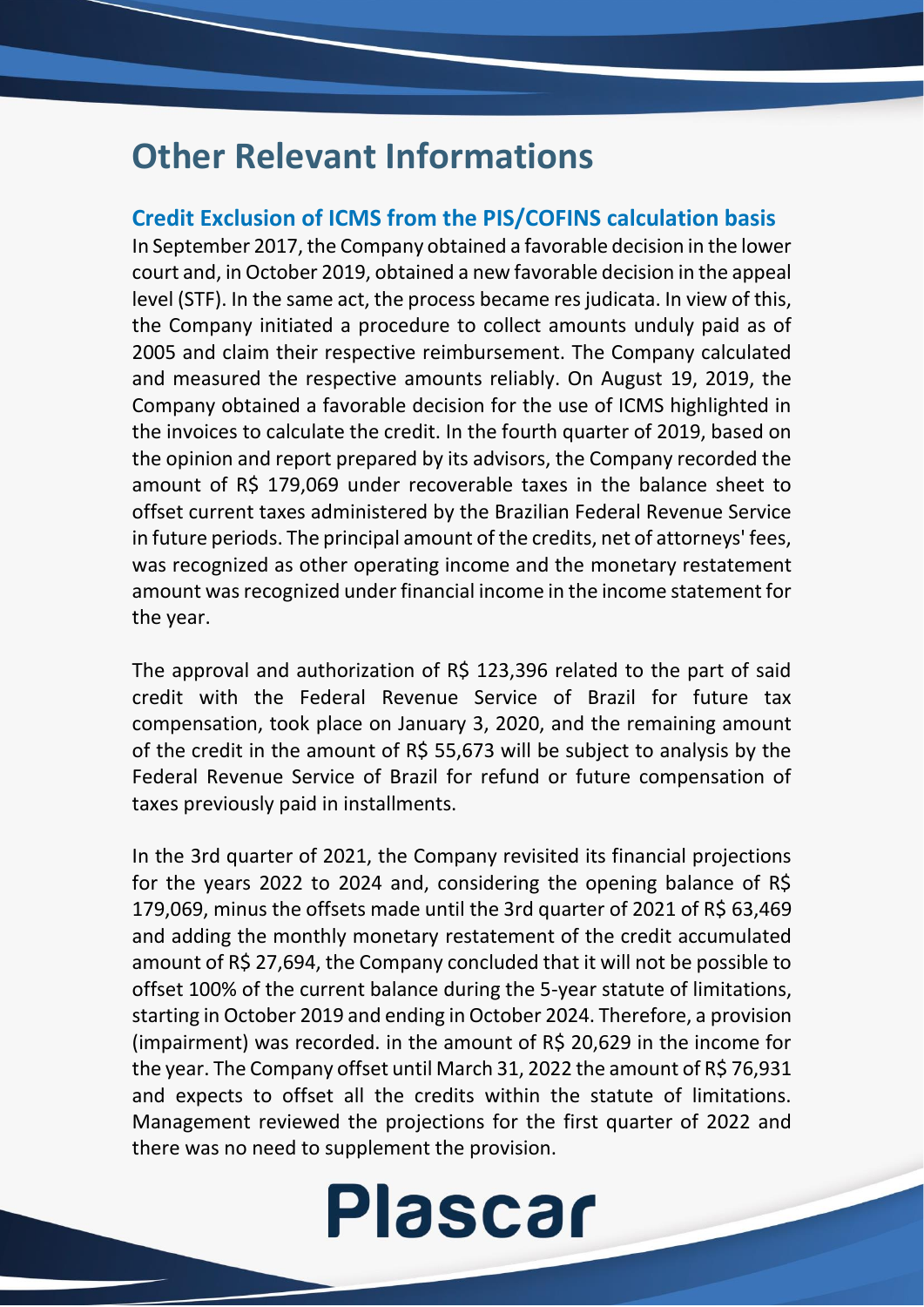## **Results Report**

#### Income statements for the period ended March 31,<br>2022 and 2021 s)

|  | (In Thousands of Reais |  |  |  |
|--|------------------------|--|--|--|
|--|------------------------|--|--|--|

|                                                |            | <b>Controller</b> |            | <b>Consolidated</b> |
|------------------------------------------------|------------|-------------------|------------|---------------------|
|                                                | 03/31/2022 | 03/31/2021        | 03/31/2022 | 03/31/2021          |
| <b>Net Operating Revenue</b>                   |            |                   | 192,762    | 142,345             |
| <b>Cost of Sales</b>                           |            |                   | (167, 045) | (127, 107)          |
| <b>Gross Profit</b>                            |            |                   | 25,717     | 15,238              |
| <b>Operating income (expenses)</b>             |            |                   |            |                     |
| Selling expenses                               |            |                   | (7,026)    | (6, 525)            |
| Administrative and general expenses            | (446)      | (445)             | (19, 772)  | (15, 952)           |
| Equity in the results of investees             | (19,668)   | (13, 791)         |            |                     |
| Other operating income (expenses), net         |            |                   | (33)       | 71                  |
| <b>Operating result</b>                        | (20, 114)  | (14,236)          | (26, 831)  | (22, 406)           |
| <b>Loss before financial result</b>            | (20, 114)  | (14, 236)         | (1, 114)   | (7, 168)            |
| <b>Financial result</b>                        |            |                   |            |                     |
| <b>Financial expenses</b>                      | (4)        | (4)               | (22, 693)  | (12, 643)           |
| <b>Financial income</b>                        | 7          | 32                | 3,777      | 5,690               |
|                                                | 3          | 28                | (18, 916)  | (6,953)             |
| Loss before income tax and social contribution | (20, 111)  | (14,208)          | (20, 030)  | (14, 121)           |
| Deferred income tax and social contribution    |            |                   |            |                     |
| Deferred                                       |            |                   | (81)       | (87)                |
|                                                |            |                   | (81)       | (87)                |
| Loss for the year                              | (20, 111)  | (14,208)          | (20, 111)  | (14,208)            |
| Loss attributable to:                          |            |                   |            |                     |
| Controlling shareholders                       |            |                   | (20, 111)  | (14, 208)           |
|                                                |            |                   | (20, 111)  | (14, 208)           |

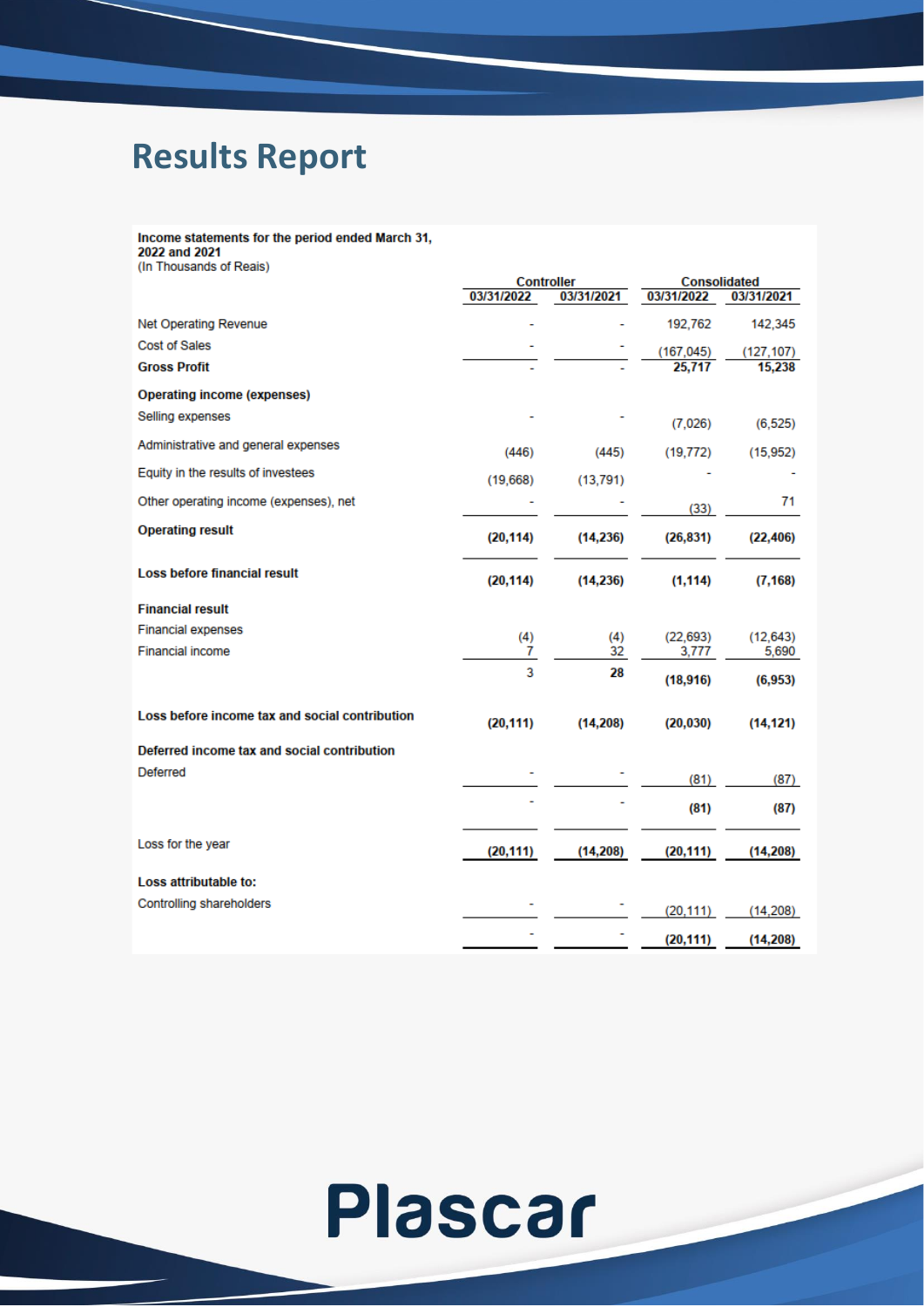## **Balance Sheet**

### **Assets**

| <b>Balance Sheet</b>      |                   |                |            |                     |
|---------------------------|-------------------|----------------|------------|---------------------|
| (In thousands of Reais)   | <b>Controller</b> |                |            | <b>Consolidated</b> |
| <b>Current Assets</b>     | 03/31/2022        | 12/31/2021     | 03/31/2022 | 12/31/2021          |
| Cash and cash equivalents | 4,751             | 7,384          | 7,595      | 12,487              |
| Trade receivables         |                   |                | 51,413     | 31,509              |
| Inventory                 |                   |                | 108,621    | 118,357             |
| Taxes to recover          |                   |                | 27,499     | 34,746              |
| <b>Other Assets</b>       | 17                | 17             | 2,743      | 2,836               |
| <b>Total Current</b>      | 4,768             | 7,401          | 197,871    | 199,935             |
| <b>Non Current Assets</b> | 03/31/2022        | 12/31/2021     | 03/31/2022 | 12/31/2021          |
| Taxes to recover          |                   |                | 88,981     | 88,959              |
| Judicial deposits         |                   |                | 2,368      | 2,317               |
| <b>Other Assets</b>       |                   |                | 140        | 150                 |
| Investment property       |                   |                | 8,340      | 8,362               |
| <b>Fixed assets</b>       | $\overline{7}$    | $\overline{7}$ | 321,743    | 303,338             |
| Assets use rights         |                   |                | 90,161     | 15,604              |
| <b>Total Non Current</b>  | $\overline{7}$    | $\overline{7}$ | 511,733    | 418,730             |
| <b>Total Assets</b>       | 4,775             | 7,408          | 709,604    | 618,665             |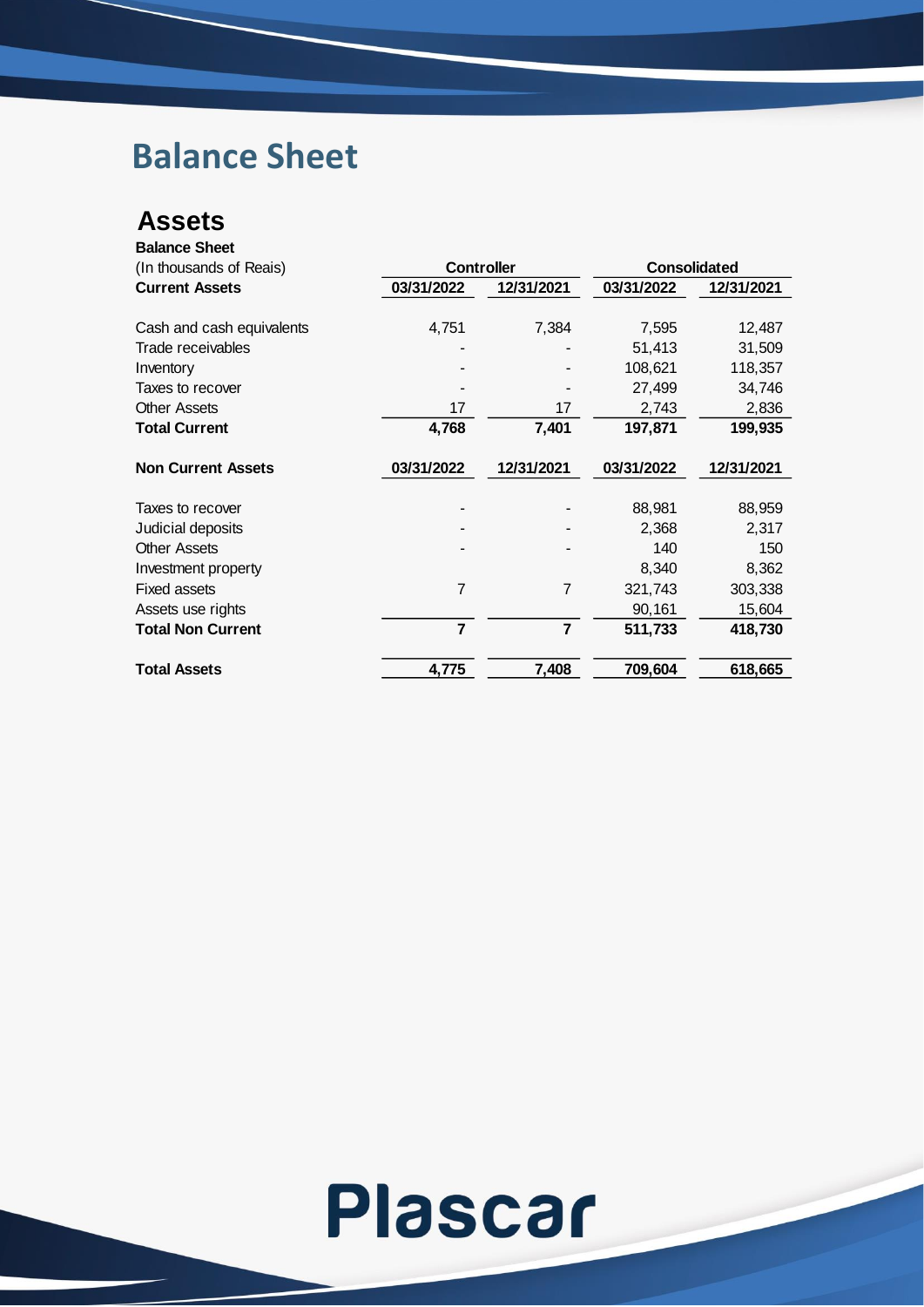## **Balance Sheet**

### **Liabilities**

| <b>Balance Sheet</b>                             |               |                   |             |                     |
|--------------------------------------------------|---------------|-------------------|-------------|---------------------|
| (In thousands of Reais)                          |               | <b>Controller</b> |             | <b>Consolidated</b> |
| <b>Current Liabilities</b>                       | 03/31/2022    | 12/31/2021        | 03/31/2022  | 12/31/2021          |
| Borrowings and Financings                        |               |                   | 57,858      | 51,531              |
| Lease Liabilities                                |               |                   | 24,397      | 1,546               |
| <b>Trade Payables</b>                            |               |                   | 84,624      | 72,830              |
| Taxes and contributions to collect               | 85            | 27                | 96,008      | 78,896              |
| Salaries, vacations and social charges payable   |               |                   | 177,490     | 160,757             |
| Advance from customers                           |               |                   | 52,645      | 51,608              |
| <b>Other Liabilities</b>                         |               |                   | 42,560      | 40,265              |
| <b>Total Current</b>                             | 85            | 27                | 535,582     | 457,433             |
| <b>Non Current Liabilities</b>                   | 03/31/2022    | 12/31/2021        | 03/31/2022  | 12/31/2021          |
| Borrowings and Financings                        |               |                   | 81,414      | 87,462              |
| Lease liabilities                                |               |                   | 108,412     | 53,988              |
| <b>Related parts</b>                             | 19,901        | 22,148            | 7,348       | 8,132               |
| Salaries, vacations and social charges payable   |               |                   | 14,223      | 9,265               |
| Taxes and contributions to collect               |               |                   | 80,803      | 94,333              |
| Deferred income tax and social contribution      |               |                   | 19,378      | 19,297              |
| Provision for contingencies                      |               |                   | 6,219       | 6,502               |
| Provision for losses on investment in subsidiary | 316,346       | 296,679           |             |                     |
| <b>Other Liabilities</b>                         |               |                   | 187,782     | 193,699             |
| <b>Total Non Current</b>                         | 336,247       | 318,827           | 505,579     | 472,678             |
|                                                  | 336,332       | 318,854           | 1,041,161   | 930,111             |
| Equity                                           |               |                   |             |                     |
| <b>Share Capital</b>                             | 931,455       | 931,455           | 931,455     | 931,455             |
| Equity valuation adjustment                      | 320           | 321               | 320         | 321                 |
| <b>Accumulated losses</b>                        | (1, 263, 332) | (1, 243, 222)     | (1,263,332) | (1,243,222)         |
| Attributed to the participation of controllers   | (331, 557)    | (311, 446)        | (331, 557)  | (311, 446)          |
| <b>Total Equity</b>                              | (331, 557)    | (311, 446)        | (331, 557)  | (311, 446)          |
| <b>Total liabilities and equity</b>              | 4,775         | 7,408             | 709,604     | 618,665             |